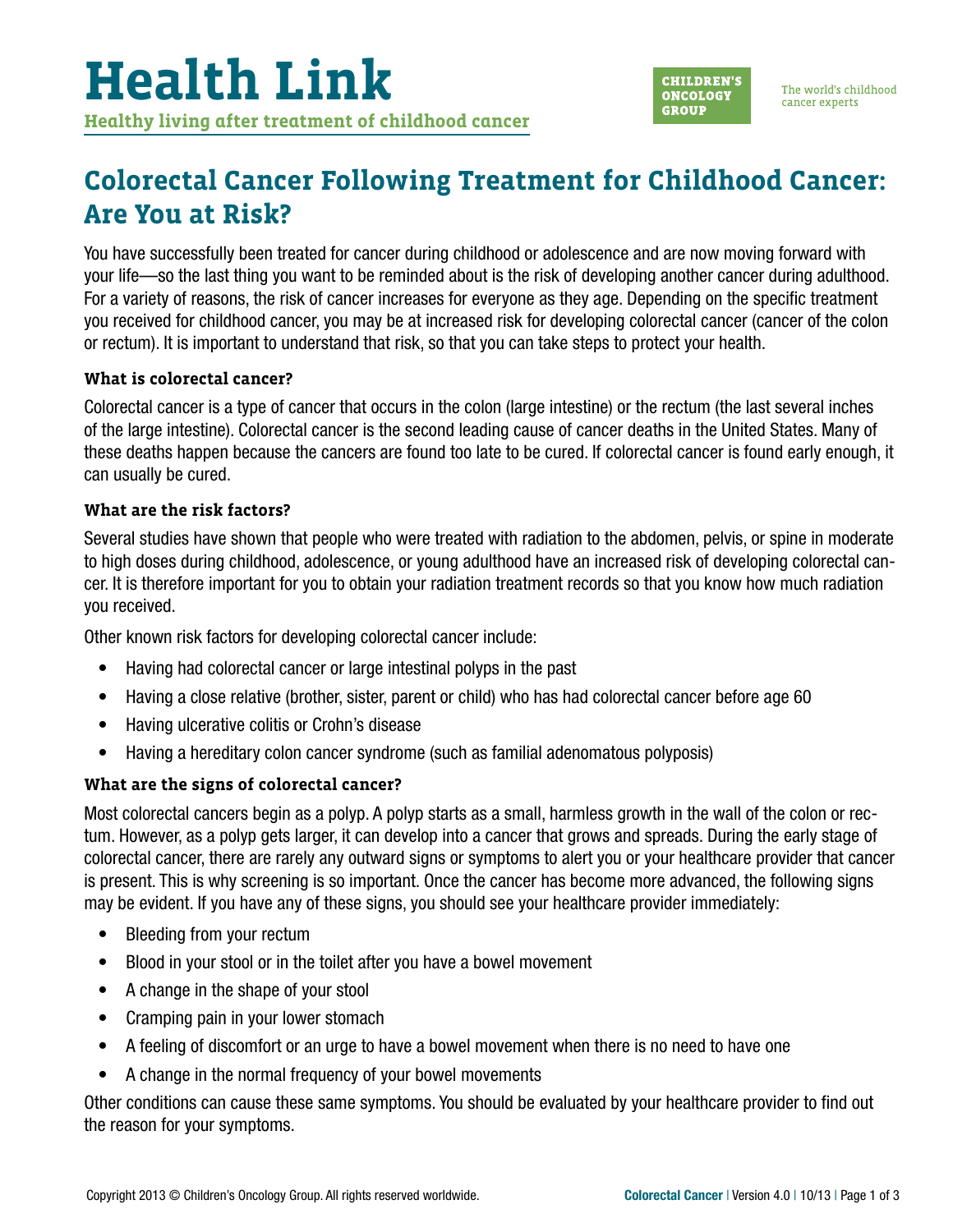# **Health Link Healthy living after treatment of childhood cancer**

**CHILDREN'S ONCOLOGY GROUP** 

The world's childhood cancer experts

#### **When is colorectal cancer likely to occur?**

In the general population, colorectal cancer is most likely to occur between the ages of 50 and 65. In cancer survivors who were treated with abdominal, pelvic, or spinal radiation, it may occur earlier. The risk begins to increase around 10 years after the radiation.

#### **What can I do to protect my health?**

Most people who received radiation therapy to the abdomen, pelvis, or spine will not develop colorectal cancer. However, if you received this type of radiation, it is important to understand that the risk is higher for you than it is for other people your age who never received radiation. So, the best way for you to protect your health is by taking steps to closely monitor your colon. That way, if a cancer develops, it can be detected in its earliest stages, when treatment is most effective.

#### **What monitoring is recommended?**

If you were treated with radiation therapy to the abdomen, pelvis, or spine at doses of 30 Gy (3000 cGy/rads) or higher\* during childhood, adolescence, or young adulthood, you should have a colonoscopy at least every five years, starting at the age of 35, or 10 years after radiation (whichever occurs last).

\*Note: If you received total body irradiation (TBI), your TBI dose should be added to this total.

#### **What is a colonoscopy?**

Before you have this test, you will be given a medicine to make you feel relaxed and sleepy. A thin, flexible tube connected to a video camera is then inserted into your rectum and slowly guided into your colon. The doctor is able to examine your entire colon, and any polyps or growths can be removed through the tube during the exam. Colonoscopy may be uncomfortable, but it is usually not painful.

### **What if I had a low dose of radiation to these areas (or had total body irradiation)?**

For those treated with lower doses of radiation therapy to the abdomen, pelvis, or spine (less than 30 Gy or 3000 cGy/rads), or for those who had total body irradiation, there still may be an increased risk, but there are no scientific studies currently available to confirm this. You should have a discussion with your healthcare provider and make a decision about whether or not monitoring with colonoscopy should be started earlier for you than for people who never had radiation.

### **Is there anything else that I can do to minimize the risk?**

Yes, most definitely! Studies have shown that the following lifestyle changes reduce the risk of colorectal cancer and will help you stay as healthy as possible:

- Eat a variety of healthful foods, with an emphasis on grains, fruits and vegetables.
	- Eat five or more servings of a variety of vegetables and fruits each day.
	- Choose whole grains in preference to processed (refined) grains and sugars.
	- Limit consumption of red meats, especially processed meats (such as hot dogs or bologna) and those high in fat.
	- Choose foods that maintain a healthy weight.